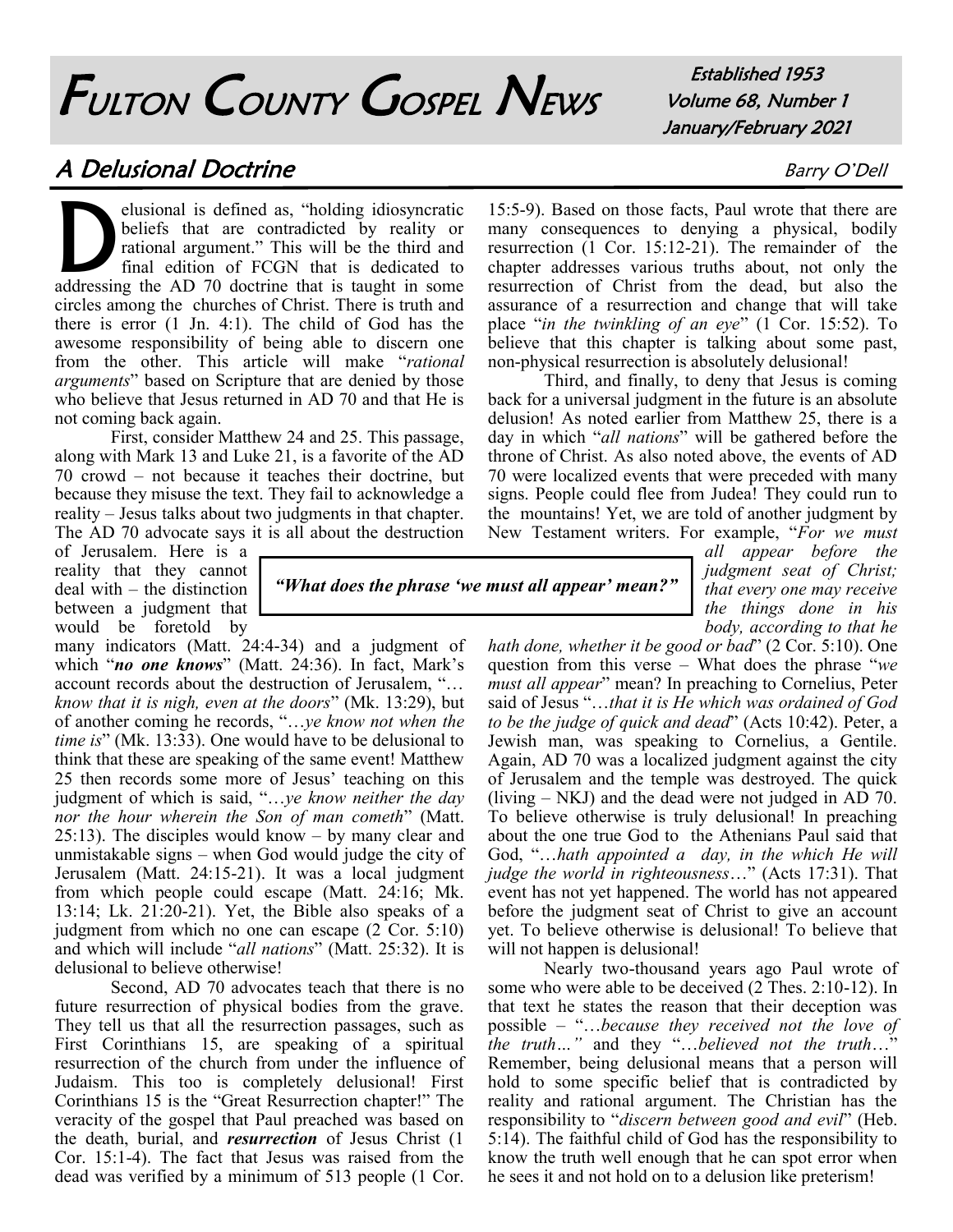Imagine being present in the first century as a follower<br>of the Hebrew God, Yahweh. Imagine combing<br>through the Gospel according to Matthew thirty years<br>after the death of the Nazarene and you recall the<br>carpenter's son, a magine being present in the first century as a follower of the Hebrew God, Yahweh. Imagine combing through the Gospel according to Matthew thirty years after the death of the Nazarene and you recall the particular way about Him. He was of man, yet there was a sense of transcendence about Him that intrigued you. You recall the persuasion of Cephas and his tenacity to proclaim that the Messiah you and your family had been looking for was, in fact, the one they called Jesus. You remember there were so many at Pentecost who refused the idea and there was only a small percentage to respond favorably to the teachings of Cephas and the eleven. Yet now in your older age you've experienced so much turmoil looking for your elders, scribes, and Pharisees to balance their way of life with that of Rome. Israel was never in a position of authority or the very idea of Israel being a sovereign kingdom was mocked in all the days of your life. As an honest Hebrew, you knew most of your peoples' time had been reigned by another. As a child, you learned that there were times of deliverance in the Torah, in the prophets, and the writings - but only when Israel obeyed Yahweh with a pure heart and pure actions. Now that you have a family of your own and you see the rampant hypocrisy of those in the synagogue, you know that the kingdom that Yahweh promised is not of this world. It couldn't be. This kingdom that belonged to this Christ was as pure and undefiled as a baby. You now know that this is it. The Kingdom is here. The Kingdom is now.

Shall we fast forward to the present age? Here we are over 2,700 years after Isaiah told of the virgin that would bring forth a son and He would be God among us (Isa. 7:14). The first words recorded by Mark of Jesus are at the beginning of His ministry: "*The time is fulfilled, and the kingdom of God is at hand"* (Mk. 1:15). No fluff. No dodging. No side-stepping. Just a King serving as His own orator and the very promises of God fulfilled in Himself (2 Cor. 1:20). These promises include the coming of His Kingship and Kingdom for the reign of all the nations and not just Israel alone. The passage for our consideration is the following: *"For the Son of man shall come in the glory of his Father with his angels; and then he shall reward every man according to his works. Verily I say unto you, There be some standing here, which shall not taste of death, till they see the Son of man coming in his kingdom"* (Matt. 16:27-28). Gathering from the context of this verse we will deal with two purposed questions: (1) *What is the Kingdom?* (2) *Who would see it? Let us consider these two questions in frame of their context.*

If there ever were a time when the body of Christ were to exult and exalt over the Kingdom and their beloved King, it is now. Our society stands in political turmoil over kings and kingdoms and, more intimate to Americans, the present elections and the transfer of powers concerning the presidency. If one were to have a conversation with his neighbor concerning what is found on the majority of media outlets today, you'll find a range of emotions. Emotions of frustration, nervousness, fright, instability, anger, and the

list continues in the mind of those whose hope is in this kingdom of earth. Neither America, nor any other kingdom of man is the Kingdom for which our Lord died! Father, hasten the day that Americanized Christianity or as some put it "*churchianity"* dies. Where one takes passages meant for the Old Testament church of Israel and apply them to modern America. Or, where as long as one is a proactive member in society that holds to more traditional American values, they are seen as "Christian" as though America and the church of Christ are synonymous. God forbid that. We are faithful citizens to this country because we are Christians and we obey for the Lord's sake (Rom. 13:1-7). Our citizenship is in Heaven, not America (Phil. 3:20). We are not Americans who just happen to be Christians. We are Christians who live in America. We pledge allegiance to the cross of Christ foremost and alone. Any other allegiance we pledge to is on behalf of Christ to further the advancement of His Kingdom. So, what is "that Kingdom"?

Matthew boldly proclaims Christ as King and His Kingdom as the church through the quill and parchment of Good news. Matthew is the only gospel account writer who uses the word *"ekklesia"* and He uses it interchangeably with the word *"kingdom"* (16:18,19). The Kingdom that belongs to Christ is the Church that belongs to Christ. For John himself wrote that he was, *"…also am your brother, and companion in tribulation, and in the kingdom and patience of Jesus Christ"* (Rev. 1:9). The first century church knew the very presence of the Kingdom without hesitation. It was a Kingdom of the faith. Ezekiel prophesied, *"My tabernacle also shall be with them: yea, I will be their God, and they shall be my people."* (Ezk. 37:27). Paul reminded the church of the Kingdom of Christ and that God's very Spirit was within them as His New Testament church (1 Cor. 3:16-17). A Kingdom made up of those who profess Christ as the Son of God (Matt. 16:16) and who obey Him as King of their life. By this lifelong journey of faithfulness they remain in His Kingdom by remaining in Him (John 15:4).

Considering the second question, "*Who would see it"*  in the context of that passage, Jesus would be spiritually referring to his disciples. They would see it, because they would be looking for it by faith (v. 16). These are those who would not be filled with the *"leaven of the Pharisees and of the Sadducees"* (v. 11). What is that *"leaven"?* The leaven of wickedness and spiritual adultery that impairs the eyes and ears of the heart (Matt. 13:13-16). The context may include the skeptics of Jesus' day and one may say that even the Pharisee, Scribe, and Gentile alike would *"see"*  the Kingdom come in their present age. Jesus said, *"There be some standing here, which shall not taste death, till they see the Son of man coming in His kingdom."* So it would absolutely arrive within the lifespan of those in the presence of Jesus. But not all would receive it. It is my prayer that you have the eyes to see and ears to hear, that the Kingdom of Heaven is here. Humble yourselves before the Christ, so that He may exalt you. It is the Father's good pleasure to give you this King and His Kingdom (Lk. 12:32).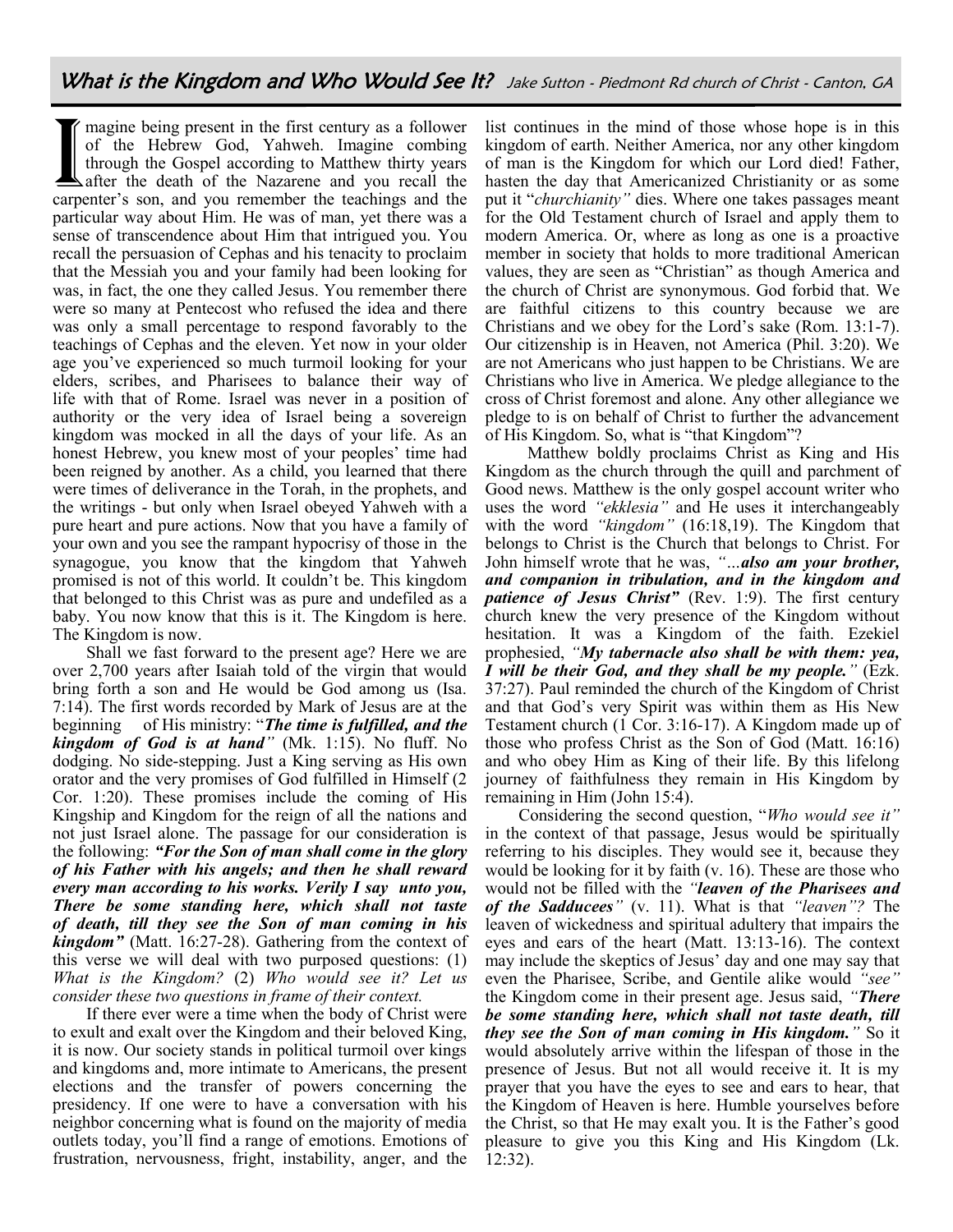### Will the Earth Last Forever? Matt Clifton - Judsonia church of Christ - Judsonia, AR

cross the years the familiar verse, "This world<br>is not my home, I am just a-passing through,<br>my treasures are laid up somewhere beyond<br>buildings as Christians praise God in expectation of the cross the years the familiar verse, *"This world is not my home, I am just a-passing through, my treasures are laid up somewhere beyond the blue"* has rung through our church eternal home awaiting us in heaven. Jesus said He will return for the church, promising, "And if I go and prepare a place for you, I will come again and receive you to Myself; that where I am, *there* you may be also" (Jn. 14:3). When He comes, Christians will meet Him in the air, where we will be with Him always (1 The. 4:17). Yet there are some who feel the eternal home of God's people is not in heaven, but on earth. Some erring Christians have joined ranks with groups such as Jehovah's Witnesses and myriad denominational millennialist sects to teach that the earth will be the permanent residence of the faithful. Advocates of the doctrine known variously as the "A.D. 70 Doctrine," "Realized Eschatology," etc., teach that all prophecies contained in the Bible were fulfilled at the destruction of Jerusalem in A.D. 70, and, therefore, any reference to the destruction of the earth refer to the system of Judaism, not to the physical earth. Additionally, proponents of the

new earth" passages (Isa. 65:17; 66:22; 2 Pet. 3:13; Rev. 14:3; 21:1) mean the true eternal home of God's people will be right here where we currently stand.

Some of these groups point to

passages such as Ecclesiastes 1:4 as evidence to support fervent heat. their doctrine. In this passage, Solomon writes, "*One* generation passes away, and *another* generation comes; But the earth abides forever." Taken by itself with no surrounding context, one might be led to believe the earth will never be destroyed. Is that what this passage teaches? Should this passage be taken as evidence to bolster their doctrine? Or are there sound biblical reasons to understand this passage differently? Taking Ecclesiastes 1:4 as proof that the earth will last forever as the eternal abode of the saved violates at least three basics of biblical interpretation, and therefore should be rejected.

**First, it violates the immediate context.** The book of Ecclesiastes teaches that there is a stark separation between the temporary physical creation and the eternal spiritual realm. Solomon begins by laying out the vanity of man's labor upon the earth. He makes clear that men seem to pass out of existence in this world quickly as compared to the earth. Thus, "One generation passes away, and another generation comes" (Ecc. 1:4a). This was written in contrast to the seemingly unchanging nature of the earth  $(1:4b)$ , sun  $(1:5)$ , wind  $(1:6)$ , water cycles (1:7), and the continual efforts of man upon the earth that seem to be repeated by different generations, but never remembered (1:8-11). After all of these labors,

*"Heaven and earth will pass away, but My words will by no means pass away"*

*(Matthew 24:35)*

Solomon declares that man's spirit doesn't linger eternally in the physical world. He says God has put "eternity" in the hearts of men (3:11). Both men and animals die and their physical bodies return to the earth (3:20), but the spirit of man goes "upward" while the spirit of the animal goes "down to the earth" (3:21). Solomon says that God is in heaven and man on earth (5:2), and when man dies he goes to his eternal home (12:5b), his spirit returning to God (12:7), and therefore to heaven! Solomon also proclaimed the dead will never more have a share in anything done under the sun (9:6), so how could earth be his eternal home?

"renovated earth" theory believe the "new heavens and fire. The apostle Peter teaches the day of the Lord's **Second, it violates the remote context.** Claiming Ecclesiastes 1:4 teaches the earth will never end contradicts too many passages in the scriptures to be accepted. Christ teaches that the earth will be destroyed. He says, "Heaven and earth will pass away, but My words will by no means pass away" (Matt. 24:35). The Psalmist proclaims, "Of old You laid the foundations of the earth, and the heavens are the work of Your hands. They will perish, but You will endure; Yes, they will all grow old like a garment;" (Ps. 102:25-26a). Ultimately, the scriptures teach that the earth will be destroyed by

return will be sudden, and both the heavens (sky, space) and the earth will be burned up (2 Pet. 3:10-12). He literally says the earth will be "dissolved" and even the "elements" will melt with

**Third, and finally, it violates the principle that one should always use clearly literal passages to help understand figurative passages.** One of the most important rules of biblical interpretation is to never interpret literal passages by figurative ones. And yet, folks who demand that Ecclesiastes 1:4 should overrule Jesus' words in Matthew 24:35 and Peter's writings in 2 Peter 3:10-12 are doing just that. Ecclesiastes is clearly written in a poetic format, as are other books of the Bible such as Psalms, Proverbs, and Song of Solomon. In contains inspired truth, but in poetic works one must be very careful to ascertain the main point the passage is teaching. In Ecclesiastes 1:4, Solomon is not discussing whether or not God's people will live eternally on a physical earth, but rather the brevity of man's life. Therefore, we should allow literal passages that do address the fate of the earth be the final word. Solomon's words as recorded in Ecclesiastes 1:4 do not teach that the earth will never be destroyed. Christians can continue to take comfort as we sing the words, *"This world is not my home!"* Our hope is not in a physical world to come, but when this earthly body dies, we have a "house not made with hands, eternal in the heavens" awaiting (2 Cor. 5:1)!